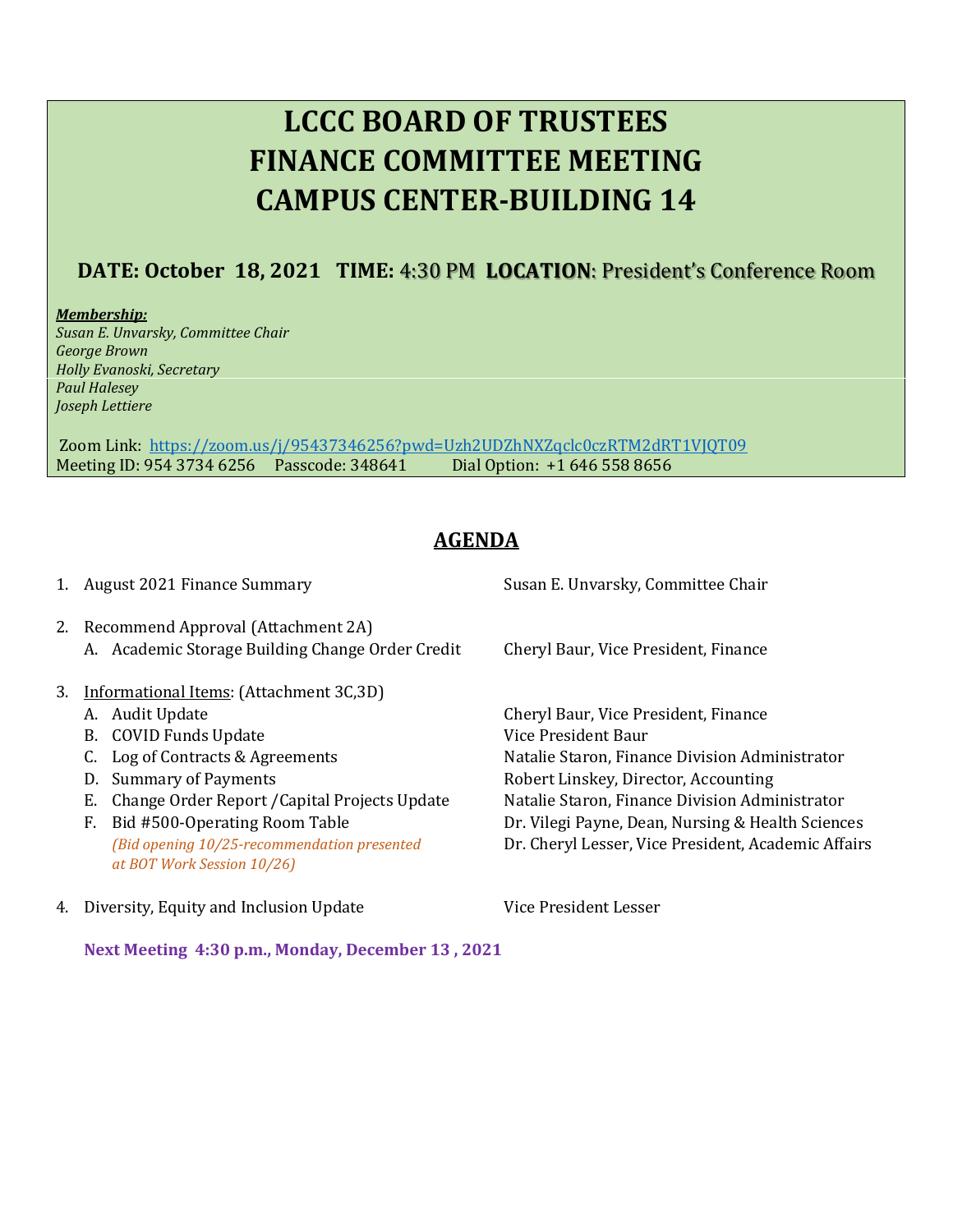#### **Recommend approval of Academic Storage Building (Pole Barn) Change Order**

Recommend the Luzerne County Community College Board of Trustees approve the change order CREDIT from Dutchman Contracting LLC in the amount of \$12,656 for adjustment of work identified during the construction project. The costs associated with the change order provide a CREDIT totaling \$12,656.

#### Rationale:

During the construction of the Academic Storage Building (Pole Barn), the application of an epoxy coating of the concrete floor was questioned. The administration, architect, and end users reviewed the consideration and determined that the epoxy coating on the concrete floor was NOT NECESSARY for the overall function of the building. This resulted in a CREDIT of \$21,000. With the removal of the epoxy coating, the concrete floor needs to be sealed at a cost of \$5,500.

It was also determined, to protect the gutters installed on the building, to add stainless steel snow guards to the project that were not originally designed because the roof does not drain over doors and the prior pole barn did not have them. The stainless steel snow guards will be a durable solution for protecting the gutters, which were required on this building for the storm water management plan and add a cost of \$2,844. The overall change order results in a CREDIT of \$12,656.

The project savings adds to the available capital funds previously allocated for projects. Per College policy for change orders, Board of Trustees approval is required to appropriately move forward.